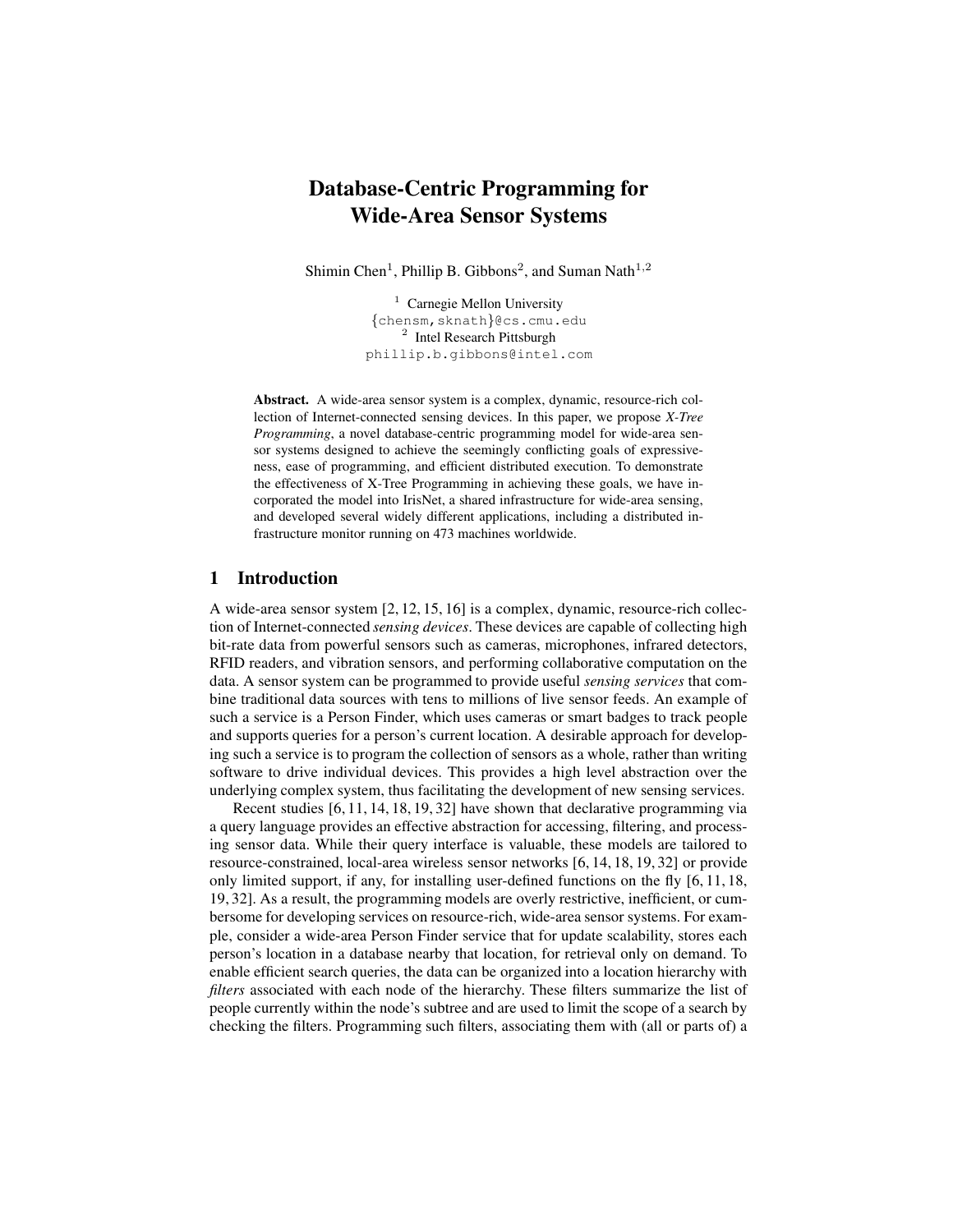logical/semantic hierarchy, installing them on the fly, and using them efficiently within queries are not all supported by these previous models. Similarly, declarative programming models designed for wide-area, resource-rich distributed monitoring systems [12, 28, 31] do not support all these features.

In this paper, we present a novel database-centric approach to easily programming a large collection of sensing devices. The general idea is to augment the valuable declarative interface of traditional database-centric solutions with the ability to perform more general purpose computations on logical hierarchies. Specifically, application developers can write application-specific code, define on-demand (snapshot) and continuous (long-running) states derived from sensor data, associate the code and states with nodes in a logical hierarchy, and seamlessly combine the code and states with a standard database interface. Unlike all the above models (except for our earlier work [11]) that use a flat relational database model and SQL-like query languages, we use instead the XML hierarchical database model. Our experience in building widearea sensing services shows that it is natural to organize the data hierarchically based on geographic/political boundaries (at least at higher levels of the hierarchy), because each sensing device takes readings from a particular physical location and queries tend to be scoped by such boundaries [13]. A hierarchy also provides a natural way to name the sensors and to efficiently aggregate sensor readings [11]. Moreover, we envision that sensing services will need a heterogeneous and evolving set of data types that are best captured using a more flexible data model, such as XML. This paper shows how to provide the above features within the XML data model.

We call our programming model *X-Tree Programming* (or *X-Tree* in short) because of its visual analogy to an Xmas tree: The tree represents the logical data hierarchy of a sensing service, and its ornaments and lights represent derived states and applicationspecific codes that are executed in different parts of the hierarchy. Sensor data of a sensing service is stored in a single XML document which is fragmented and distributed over a potentially large number of machines. Xpath (a standard query language for XML) is used to access the document as a single queriable unit. With X-Tree, userprovided code and derived states can be seamlessly incorporated into Xpath queries.

There are three main contributions of this paper. First, we propose X-Tree Programming, a novel database-centric programming model for wide-area sensor systems. Our X-Tree solution addresses the challenge of finding a sweet spot among three important, yet often conflicting, design goals: expressiveness, ease of programming, and efficient distributed execution. As we will show in Section 2, achieving these three goals in the same design is difficult. X-Tree's novelty comes from achieving a practical balance between these design goals, tailored to wide-area sensor systems. Second, we present important optimizations within the context of supporting X-Tree that reduce the computation and communication overheads of sensing services. Our caching technique, for example, provably achieves a total network cost no worse than twice the cost incurred by an optimal algorithm with perfect knowledge of the future. Third, we have implemented X-Tree within IrisNet [2, 11, 13], a shared infrastructure for wide-area sensing that we previously developed. We demonstrate the effectiveness of our solution through both controlled experiments and real-world applications on IrisNet, including a publicly available distributed infrastructure monitor application that runs on 473 machines worldwide. A rich collection of application tasks were implemented quickly and exe-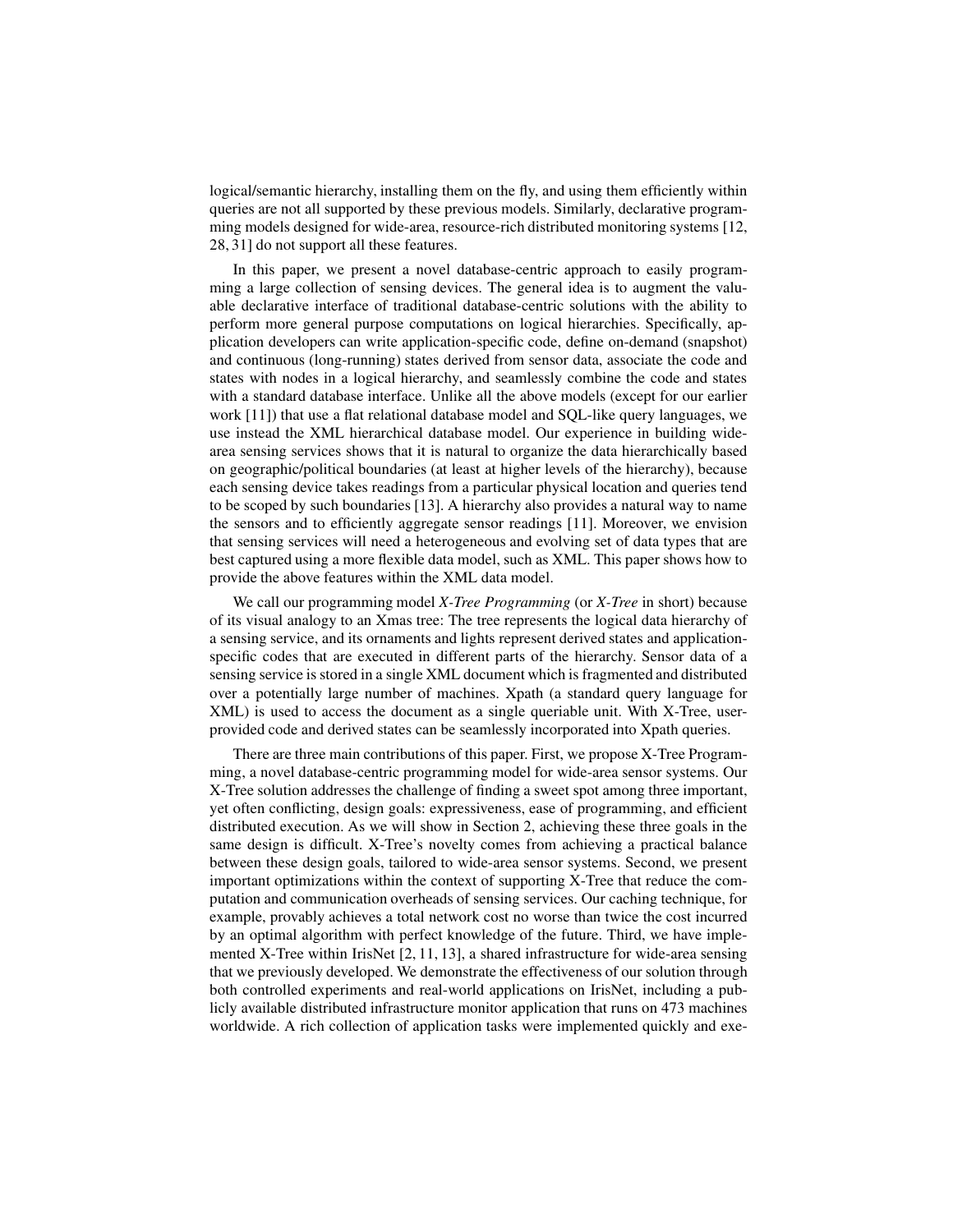| <planetlab><br/><country id="USA"></country></planetlab>               | Tree Representation: |                      | •PlanetLab              |                |             |
|------------------------------------------------------------------------|----------------------|----------------------|-------------------------|----------------|-------------|
| <region id="East"><br/><math>\leq</math>Site id="CMU"&gt;</region>     |                      | ≸ France             | USA                     | China          | Country     |
| $\epsilon$ Host id="CMU2"><br><user id="user1" memusage="20MB"></user> |                      | .<br>■West           | East                    | Middle         | Region      |
| $\cdots$<br>$<$ /Host $>$<br>                                          |                      | $\blacksquare$<br>.  | $\mathsf{LCMU}$         | Harvard        | <b>Site</b> |
| $\langle$ Site><br><br>$<$ /Region $>$<br>                             |                      | $\epsilon$ CMU1<br>. | $\mathbb{C}$ MU2        | $\bullet$ CMU3 | Host        |
| $\langle$ /Country><br>$\cdots$<br>                                    |                      | user l               | $\blacksquare$ user $2$ | user3          | User        |

**Fig. 1.** An XML document representing IrisLog's logical hierarchy

cute efficiently, highlighting the expressibility, ease of programming, and efficient distributed execution that X-Tree provides.

The rest of the paper is organized as follows. Section 2 examines two application examples, describes the challenges and overviews our solution. After Section 3 provides background information, Section 4 illustrates the programming interface, Section 5 describes our system support for distributed execution, and Section 6 discusses optimizations. Our experimental evaluation is in Section 7. Section 8 discusses related work. Finally, Section 9 concludes the paper.

# **2 Example Applications, Challenges, and Our Solution**

This section describes two representative wide-area sensing services (we use *service* and *application* interchangeably) that we aim to enable. (Additional examples can be found in [8]). We highlight the desirable properties of an enabling programming model, challenges in achieving them, and our solution.

### **2.1 Applications**

**Person Finder.** A person finder application keeps track of the people in a campus-like environment (e.g., a university campus) and supports queries for the current location of a person or the current occupants of a room. The application uses sensors like cameras, microphones, smart-badges, etc. along with sophisticated software (e.g., for face or voice recognition) to detect the current location of a person. For scalability, it is important that the sensor data is stored near their sources (i.e., stored by location) and is retrieved only on-demand. One way to implement this application would be to maintain a distributed database of all the people currently at each location. A query for some person would then perform a brute force search of the entire database; such a query would suffer from both a slow response time and high network overhead. A far more efficient implementation would organize the distributed database as a location hierarchy (e.g., the root of the hierarchy is the university, and the subsequent levels are campus, building, floor, and room) and then prune searches by using approximate knowledge of people's current locations. Such pruning can be implemented by maintaining a Bloom filter (a compressed bit vector representation of a set—similar to [23]) at every intermediate node of the hierarchy, representing the people currently within that part of the location hierarchy.

**Infrastructure Monitor.** A distributed infrastructure monitor [1] uses *software sensors* [24] to collect useful statistics (e.g., CPU load, available network bandwidth) on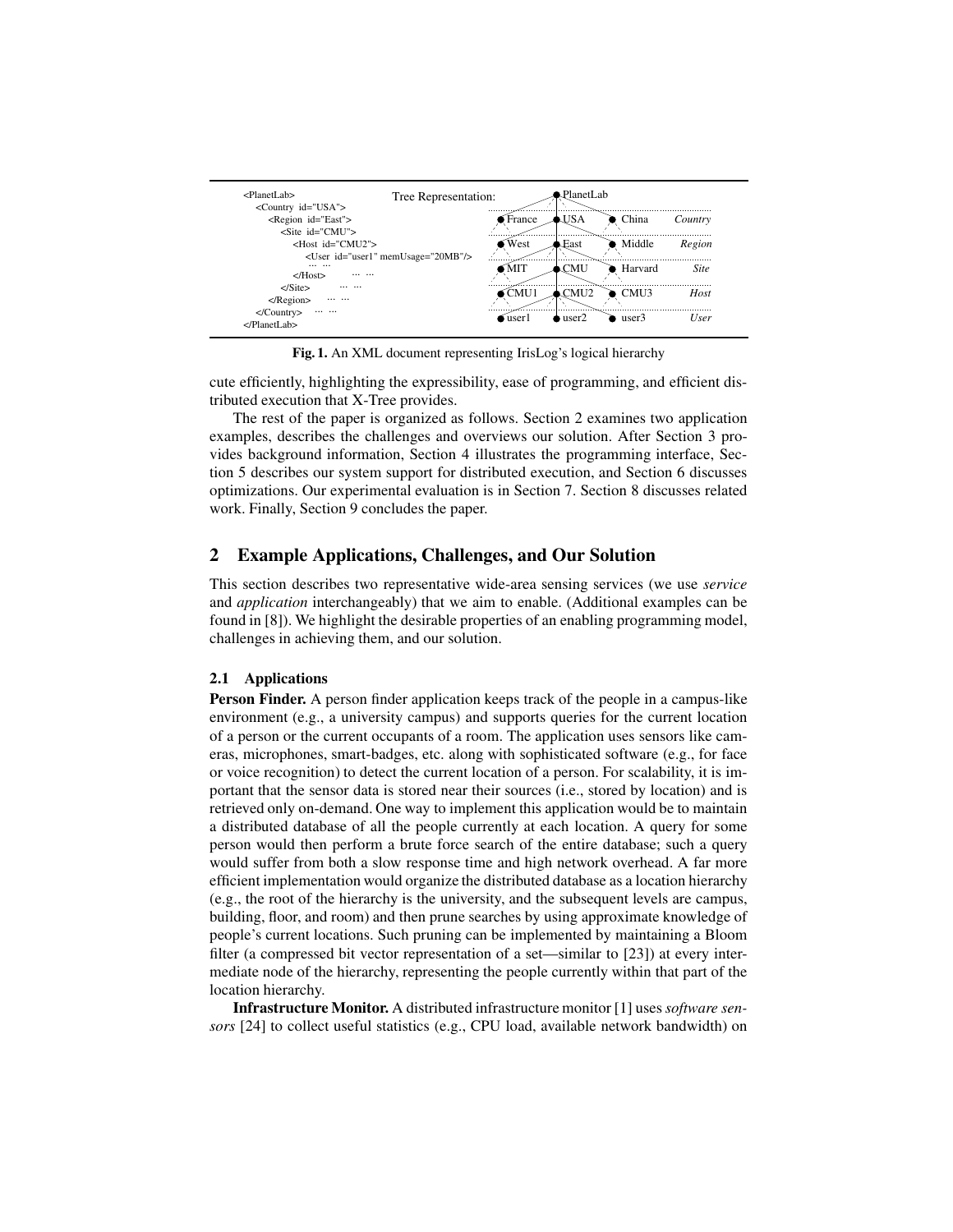the infrastructure's host machines and communication network, and supports queries on that data. One way to scale such an application to a large number of hosts is to hierarchically organize the data. Figure 1 (right) shows part of the hierarchy used by IrisLog, an infrastructure monitoring service deployed on 473 hosts in PlanetLab [3]. Infrastructure administrators would like to use such an application to support advanced database operations like continuous queries and distributed triggers. Moreover, they would like to dynamically extend the application by incorporating new sensors, new sensor feed processing, and new aggregation functions, as needs arise.

#### **2.2 Design Goals and Challenges**

A programming model suitable for the above applications should have the following properties. First, it should have *sufficient expressive power* so that application code can use arbitrary sensor data and perform a rich set of combinations and computations on that data. For example, applications may perform complex tasks (e.g., face recognition) on complex data types (e.g., images), and/or combine application-specific states (e.g., Bloom filters) with standard database queries. Second, the model should support *efficient distributed execution* of application code, executing a piece of computation close to the source of the relevant data items. This exploits concurrency in the distributed environment, and saves network bandwidth because intermediate results (e.g., the location of a person) tend to be much smaller than raw inputs (e.g., images of the person). Finally, the model should be *easy to use*, minimizing the effort of application developers. Ideally, a developer needs to write code only for the core functions of the application. For example, suppose she wants to periodically collect a histogram of the resource usage of different system components, but the infrastructure monitor currently does not support computing histograms. Then it is desirable that she needs to write only the histogram computing function, and have it easily incorporated within the monitor.

While achieving any one of the above goals is easy, it is challenging to achieve all three in a single design. For example, one way to provide sufficient expressive power is to enable collecting all relevant data items in order to perform centralized processing, and using application code to maintain states (e.g., Bloom filters) outside of the database. However, this approach not only rules out distributed execution, but it requires developers to integrate *outside* states into query processing—a difficult task. To understand the difficulty, consider the Bloom filters in the person finder application. To employ pruning of unnecessary searches, an application developer would have to write code to break a search query into three steps: selecting the roots of subtrees within the hierarchy for which Bloom filters are stored using the database, checking the search key against the Bloom filters outside of the database, and then recursively searching any qualified subtrees again using the database. This is an onerous task.

Similarly, consider the goal of efficient distributed execution. Distributed execution of aggregation functions (mainly with an SQL-style interface) has been studied in the literature [4, 14, 18]. The approach is to implement an aggregation function as a set of accessor functions (possibly along with user-defined global states) and to distribute them. However, it is not clear how to distribute application code for a large variety of possible application tasks that may access and combine *arbitrary* data items and application-specific states. For example, under the existing approaches, it is difficult to associate user-defined states (e.g. filters) with *subsets* of sensor readings. One could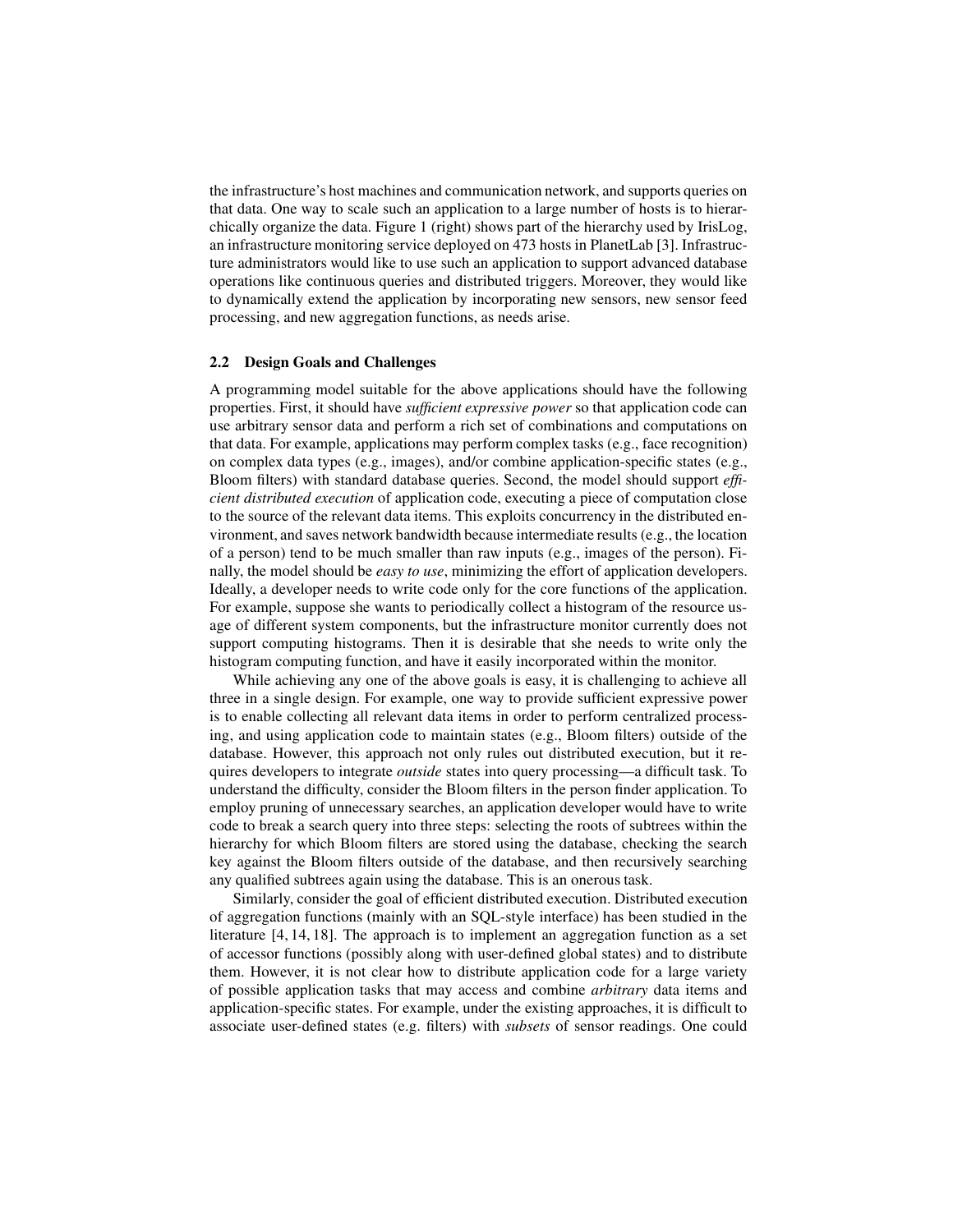argue that application developers should implement all aspects of the distributed execution of their code. However, this approach requires developers to track the physical locations of stored sensor data and manage network communications, thus violating the goal of ease of programming.

### **2.3 Our Solution**

We observe that although there are a large variety of possible application tasks, many tasks perform similar kinds of computations. For example, a common computation paradigm is to combine a list of sensor inputs of the same type (e.g., numeric values) to generate a single result (e.g., a histogram). Other common computation paradigms include (1) computing multiple aggregates from the same set of data sources, and (2) performing a *group-by* query, i.e., grouping data into classes and computing the same aggregate for each class (e.g., computing the total CPU usage on all the machines in a shared infrastructure for every user). Therefore, our strategy is to *provide a higher level of automation for common computation paradigms*. In this regard, we are similar to previous approaches [4, 14, 18].

As mentioned in Section 1, X-Tree employs XML to organize data into a logical hierarchy, and the Xpath query language for querying the (distributed) XML database, and hence requires techniques suitable for a hierarchical data model, unlike previous approaches. To enable user-defined computations with XML and Xpath, it provides two components. First, for common computation paradigms, X-Tree provides a *stored function* component with a simple Java programming interface and extends the Xpath function call syntax for implementing and invoking application code. Our implementation of X-Tree (denoted the X-Tree system) automatically distributes the execution of this application code. Second, X-Tree provides a *stored query* component that allows application developers to define derived states and to associate Xpath queries and application codes with XML elements. In this way, developers can guide the distribution of their code in the logical hierarchy of an XML document for *arbitrary* application tasks, without worrying about the physical locations of sensor data and or any needed network communication. Note that the physical locations of the sensor data can change over time (e.g., for the underlying system's load balancing, caching, etc.). Our implementation of X-Tree works regardless of these dynamics and hides them from developers.

### **3 Background: XML Model and Distributed Query Processing**

An XML document defines a tree: Each XML element (tag-pair, e.g., <PlanetLab>, </PlanetLab>) is a tree node, and its nested structure specifies parent-child relationships in the tree. Every XML element has zero or more attributes, which are name-value pairs. Figure 1 illustrates the XML document representing the logical hierarchy in Iris-Log. The root node is PlanetLab. It has multiple country elements as child nodes, which in turn are parents of multiple region elements, and so on. The leaf nodes represent user instances on every machine.

We can use Xpath path expressions to select XML elements (nodes) and attributes. In Xpath, "/" denotes a parent-child relationship, "//" an ancestor-descendant relationship, and "@" denotes an attribute name instead of an XML element name. For example, /PlanetLab/Country[@id="USA"] selects the USA subtree. An individual sensor reading, which is usually stored as a leaf attribute, can be selected with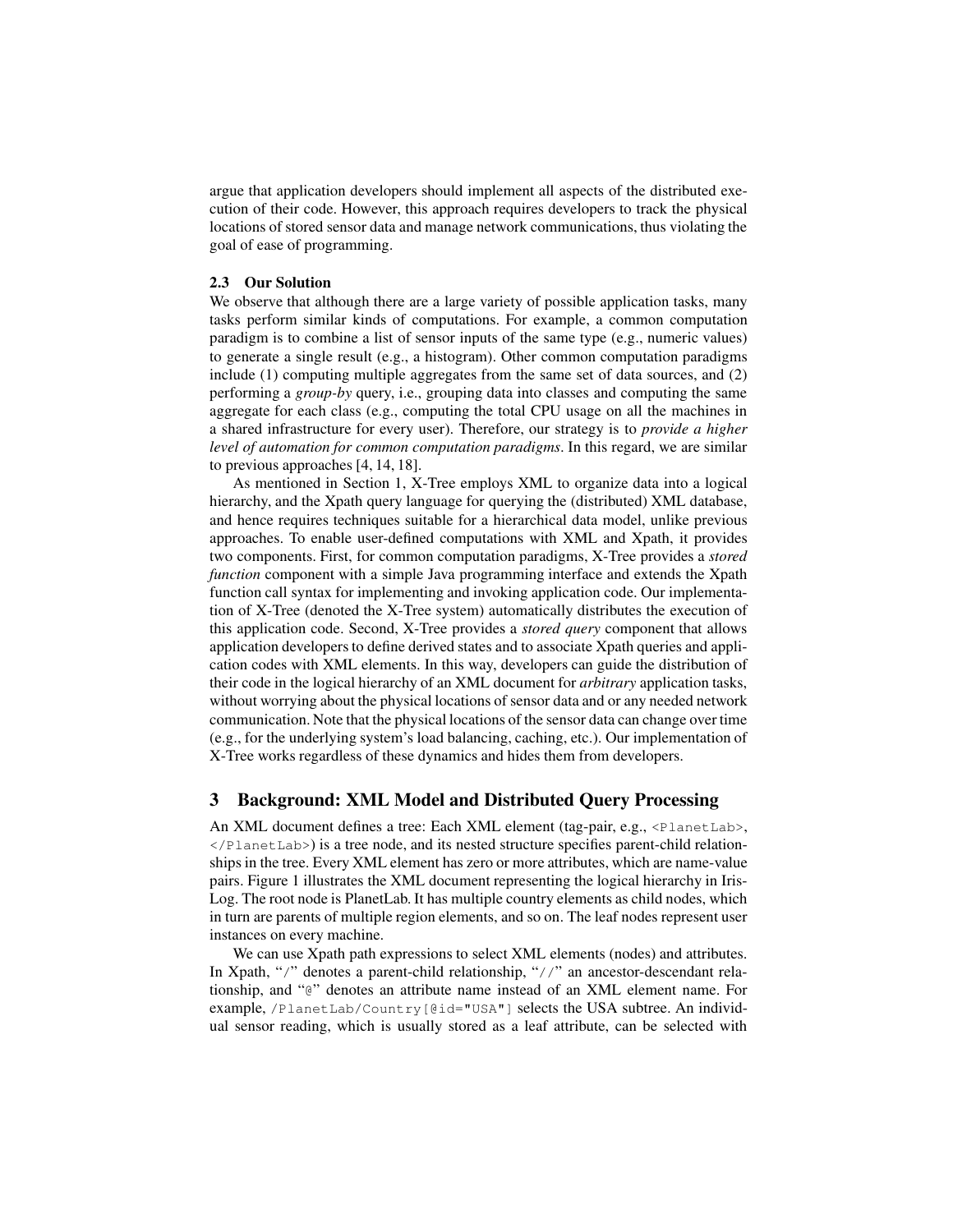the whole path from root. //User[@id="Bob"]/@memUsage returns Bob's memory usage on every machine that he is using, as a list of string values. In order to compute the total memory usage of Bob, we can use the Xpath built-in function "sum": sum(//User[@id="Bob"]/@memUsage). However, the handful of built-in functions hardly satisfy all application needs, and the original centralized execution mode suggested in the Xpath standard is not efficient for wide-area sensor systems.

IrisNet [2, 11, 13] supports distributed execution of Xpath queries, excluding functions. We highlight some of the features of IrisNet that are relevant to this paper; our description is simplified, omitting various IrisNet optimizations–see [11, 13] for further details. Sensor data of a service is conceptually organized into a single XML document, which is distributed across a number of host machines, with each host holding some fragment of the overall document. Sensing devices, which may also be hosts of XML fragments, process/filter sensor inputs to extract the desired data, and send update queries to hosts that own the data. Each fragment contains specially marked dummy elements, called *boundary elements*, which indicate that the true element (and typically its descendant elements) reside on a different host. IrisNet requires an XML element to have an id attribute unique among its siblings. Therefore, an element can be uniquely identified by the sequence of  $\pm d$  attributes along the path from itself to the document root. This sequence is registered as a DNS domain entry, for routing queries.

To process an XML query, IrisNet extracts the longest query prefix with  $\pm \Delta$  attribute values specified and constructs an id sequence. Then, it performs a DNS lookup and sends the query to the host containing the element specified by the prefix; this host is called the *first-stop host*. The query is evaluated against the host's local fragment, taking into account boundary elements. In particular, if evaluating the query requires visiting an element  $x$  corresponding to a boundary element, then a subquery is formed and sent to a host storing  $x$ . Each host receiving a subquery performs the same local query evaluation process (including recursively issuing further subqueries), and then returns the results back to the first-stop host. When all the subquery results have been incorporated into the host's answer, this answer is returned.

In the following, we describe X-Tree Programming within the context of IrisNet. However, we point out that our solution is applicable in any XML-based databasecentric approach that supports in-network query processing.

### **4 X-Tree Programming**

This section describes the two components of X-Tree, stored functions and stored queries, for efficiently programming wide-area sensing services.

#### **4.1 Stored Functions**

The stored function component incorporates application-specific code. Its programming interface is shown in Figure 2. A stored function can be invoked the same way as a builtin function in a user query, as shown in Figure 2(a). The colon separated function name specifies the Java class and the method major name of the application code. The semantics is that the *Input XPATH* expression selects a list of values from the XML document, the values (of type String or Node, but not both) are passed to the stored function as inputs, and the function output is the result of the invocation. Optional arguments to a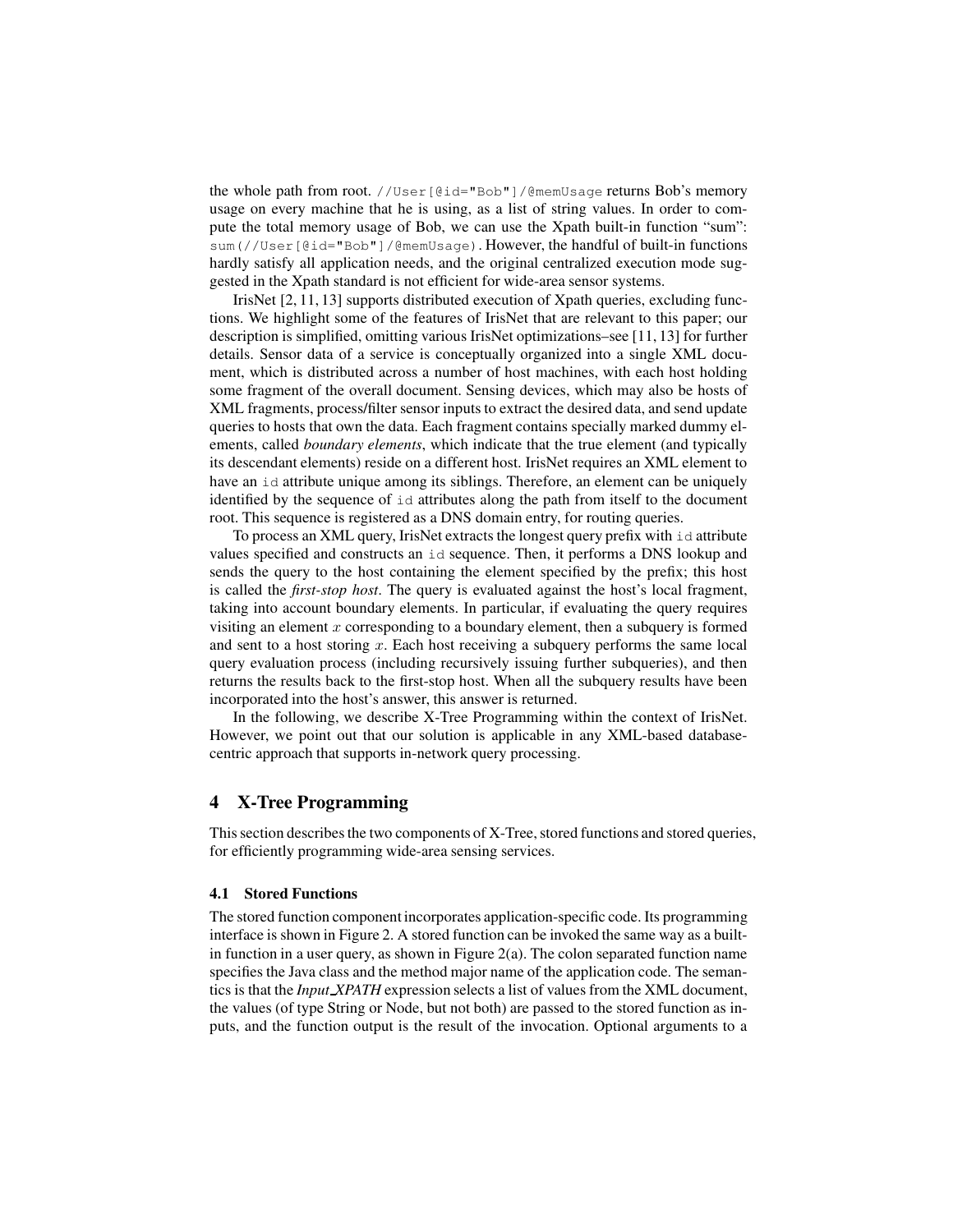

**Fig. 2.** Stored function programming interface

| $myClass: histogram(Input XPATH, "bucket boundary 0", "bucket boundary 1",  )$<br>// A set of numeric values is selected to compute the histogram.                            |  |  |  |  |  |  |
|-------------------------------------------------------------------------------------------------------------------------------------------------------------------------------|--|--|--|--|--|--|
| class $myClass$ { $// args[] specifies the histogram bucket boundaries.$                                                                                                      |  |  |  |  |  |  |
| String histogram init (String val, String[] args)<br>// determine bucket B for val, create an intermediate histogram with B's count set to 1 and all other counts set to 0.   |  |  |  |  |  |  |
| String histogram compute (String[] midVals, String[] args)<br>// merge multiple intermediate histograms given by midVals   by summing up the counts of corresponding buckets. |  |  |  |  |  |  |
| String <i>histogram final</i> (String <i>midVal</i> , String[] <i>args</i> )<br>// generate the query result from the final intermediate histogram.                           |  |  |  |  |  |  |
|                                                                                                                                                                               |  |  |  |  |  |  |
|                                                                                                                                                                               |  |  |  |  |  |  |

**Fig. 3.** Implementation of a histogram aggregate

stored function are typically constant parameters, but can be any Xpath expressions returning a single string value.

As shown in Figure 2(b), application developers implement three Java methods for a stored function: *init*, *compute*, and *final*, which enable the decomposition of the stored function computation into a series of calls to the three methods. For each output value of the *Input XPATH* expression, the *init* method is called to generate an intermediate value. Intermediate values are merged by the *compute* method until a single intermediate value is left, which is then converted to the query result by the *final* method. The *args* array contains the values of the arguments in the query. As shown in Figure  $2(c)$ , our X-Tree system automatically performs this decomposition and distributes the execution of the methods to relevant hosts where the data are located.<sup>3</sup>

Stored functions support the ability to perform computation on a single list of values selected by an Xpath query. Examples are numeric aggregation functions, such as sum, histogram, and variance, and more complex functions, such as stitching a set of camera images into a panoramic image [8]. Figure 3 illustrates the implementation of a histogram aggregate. Here, the *Input XPATH* query selects *attributes* and thus the *init* method uses String as the type of its first parameter. However, because arbitrary data structures can be encoded as Strings, the interface is able to handle complex inputs, such as images.

 $3$  For stored functions (e.g. median) that are difficult to decompose, application developers can instead implement a *local* method which performs centralized computation.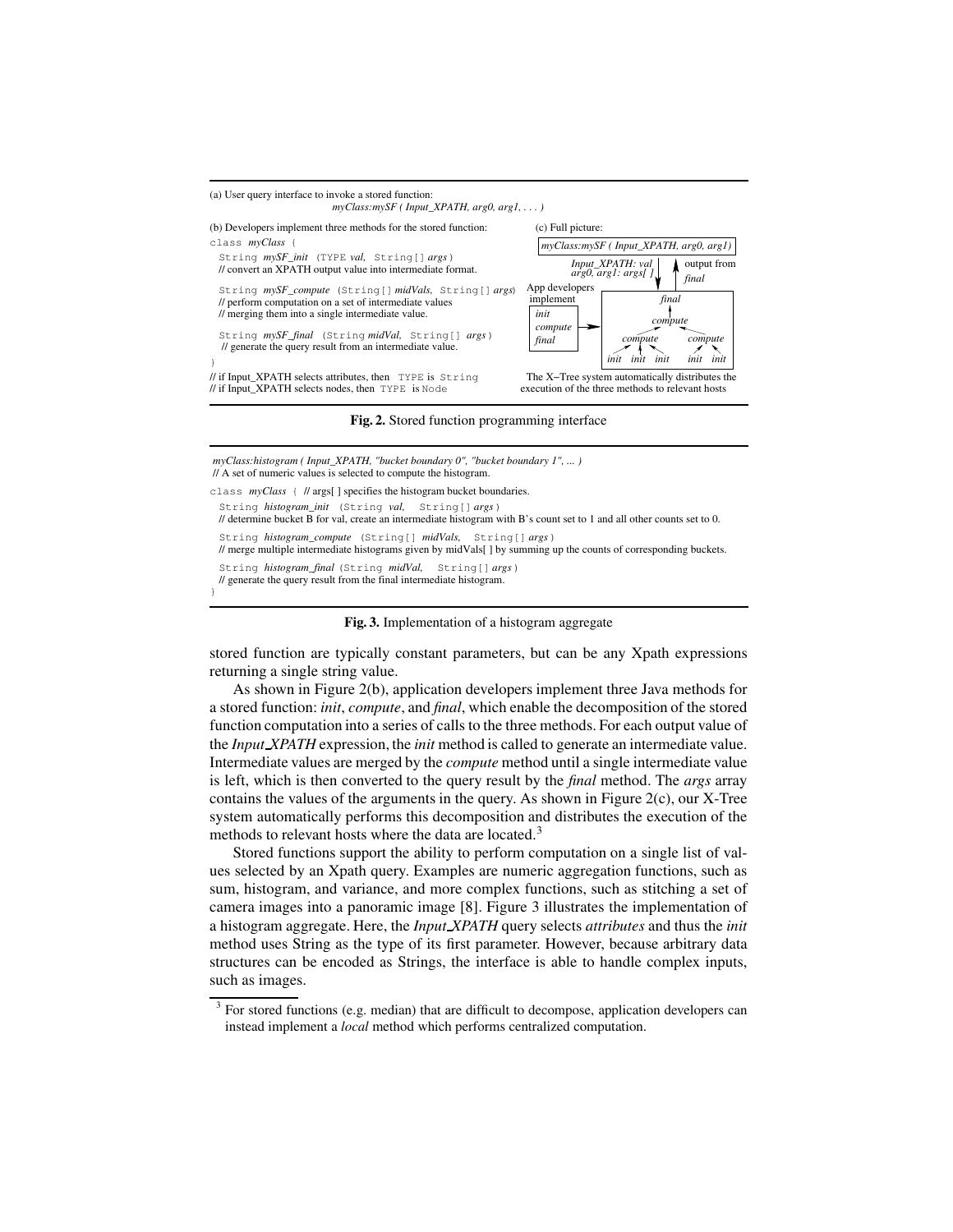

**Fig. 4.** Defining and using stored queries

Compared to previous approaches for decomposing aggregation functions [4, 18], our approach supports more complex inputs. For example, it allows computing functions not just on values but also on XML *nodes* (Node as input type), which may contain multiple types of sensor readings collected at the same location (e.g. all kinds of resource usage statistics for a user instance on a machine). This improves the expressiveness of the query language; for example, several common computation paradigms (e.g., computing multiple aggregates from the same set of data sources, and performing group-by operations, as described in Section 6) can be specified within a given Node context of the logical hierarchy.

### **4.2 Stored Queries**

Stored queries allow application developers to associate derived states with XML elements in a logical hierarchy. Naturally, states derived from a subset of sensor readings can be associated with the root of the smallest subtree containing all the readings.

These derived states can be either maintained automatically by our system or computed on demand when used in queries. As shown in Figure  $4(a)$ , application developers define a stored query by inserting a stored query sub-node into an XML element. The stored query has a name unique within the XML element. The query string can be any Xpath query. In particular, it can be a stored function invocation, and therefore developers can associate application codes with logical XML elements.

Figure 4(b) shows how to invoke an on-demand stored query. For each foo element, our system retrieves the stored query string. Then it executes the specified query within the context of the subtree rooted at the parent XML element (e.g., the foo element).

For a continuous stored query, several additional attributes need to be specified, as shown in Figure  $4(a)$ . The query can be either in the polling mode or in the triggered mode. When the query is in the polling mode, the X-Tree system runs the query periodically regardless of whether or not there is a data update relevant to the query. When the query is in the triggered mode, the system recomputes the query result only when a relevant XML attribute is updated. As shown in Figure  $4(c)$ , the result of a continuous query is stored as a computed attribute in the database, whose name is the same as the stored query name. A computed attribute can be used in exactly the same way as a standard XML attribute. When adding a stored query, developers can also specify a duration argument. The X-Tree system automatically removes expired stored queries.

To support continuous stored queries, we implemented a continuous query scheme similar to those in Tapestry [27], NiagaraCQ [7], and Telegraph CACQ [20]. However,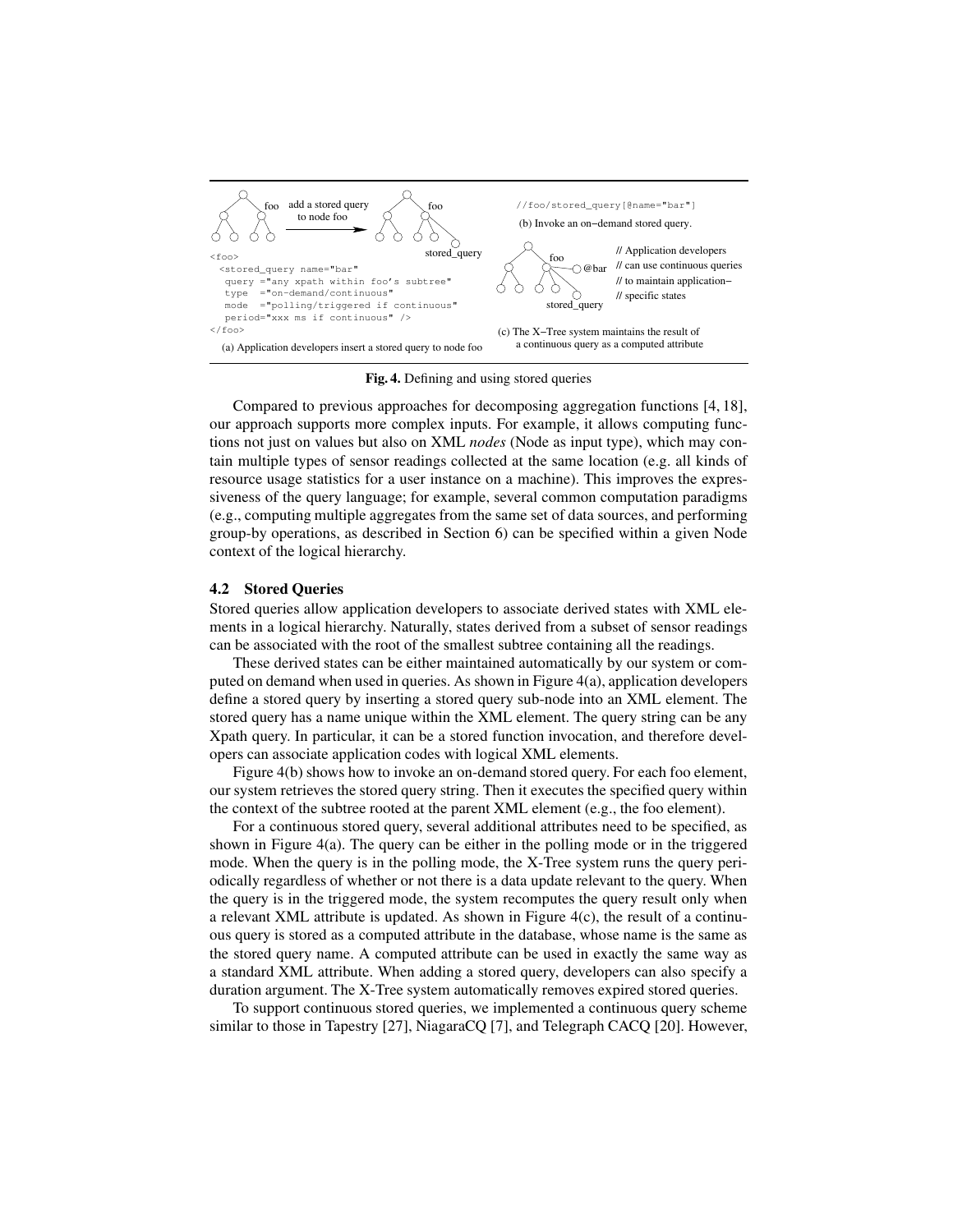what is important for developers is that they can seamlessly use application-specific states in any queries, including stored function invocations and other stored query declarations, thus simplifying application programming.

#### **4.3 Bottom-up Composition of Application Tasks**

Combining stored functions and stored queries, our solution supports bottom-up composition of application tasks that may combine arbitrary data items and applicationspecific states. This is because:

- **–** Application-specific states can be implemented as computed attributes and used in exactly the same way as standard XML attributes.
- **–** The *Input XPATH* of a stored function may be an on-demand stored query invocation; in other words, an on-demand stored query higher in the XML hierarchy may process results of other on-demand stored queries defined lower in the XML hierarchy. This gives application developers the power to express arbitrary bottom-up computations using any data items in an XML document.

X-Tree Programming saves developers considerable effort. Developers need not worry about unnecessary details, such as the physical locations of XML fragments, network communications, and standard database operations. They can simply write code as stored functions and invoke stored functions in any user query. They can also associate derived states with any logical XML elements without worrying about the computation and/or maintenance of the states.

### **5 Automatically Distributed Execution of Application Code**

Stored functions and stored queries can be dynamically added into applications. Developers upload their compiled Java code to a well-known location, such as a web directory. When a stored function invocation (or subquery) is received at a host machine, the X-Tree system will load the code from the well-known location to the host.

Given a stored function invocation, the X-Tree system automatically distributes the execution of the *init*, *compute*, and *final* methods to the relevant hosts where the data are located. The idea is to call the accessor methods along with the evaluation of the *Input XPATH* query, which selects the input data.

As shown in Figure 5(a), the stored function invocation is sent to the first-stop host of the *Input XPATH* query (hosting the leftmost fragment in the figure). The system employs the standard query processing facility (in our case, provided by IrisNet) to evaluate the *Input XPATH* query against the local XML fragment. As shown in Figure 5(b), the results of querying the local fragment mainly consist of two parts: i) local input data items (squares in the figure), and ii) boundary elements (triangles in the figure) representing remote fragments that may contain additional input data.

Next, the system composes a remote subquery for every boundary element, as shown in the shaded triangles in Figure 5(b). There are two differences between a remote subquery and the original stored function invocation. First, the function name is appended with a special suffix to indicate that an intermediate value should be returned. Second, a *subXPATH* query is used for the remote fragment. Note that the latter is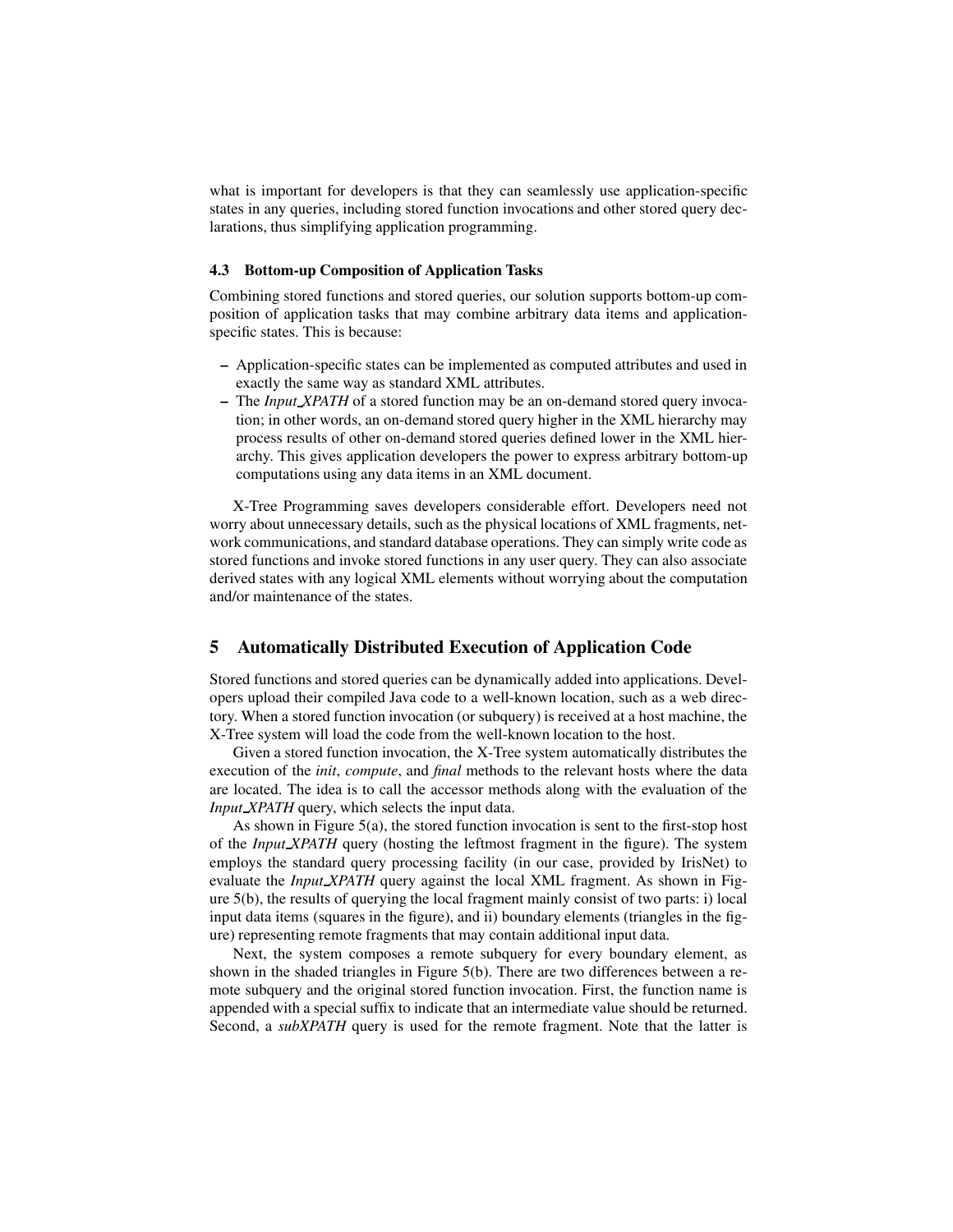

**Fig. 5.** Automatically distributed execution for *myClass:mySF(Input XPATH, arg0, ...)*

obtained using the standard distributed query facility. The system then sends the subqueries to the remote fragments, which recursively perform the same operations. In the meantime, the system uses the *init* and *compute* methods to obtain a single intermediate value from the local data items.

Finally, when the intermediate results of all the remote subqueries are received, the system calls the *compute* method to merge the local result and all the remote results into a final intermediate value, and calls the *final* method to obtain the query result.

In summary, the X-Tree system automatically distributes the execution of stored functions to where the data are located for good performance. This scheme works regardless of the (dynamic) fragmentation of an XML document among host machines.

In addition to the above mechanism, application developers can use stored queries to guide the distributed execution of their code. They can define at arbitrary logical XML nodes stored queries that invoke stored functions. In this way, developers can specify the association of application-specific code to logical nodes in the XML hierarchy. Upon a reference of a stored query, the X-Tree system executes the stored function at the host where the associated logical XML node is located. Moreover, the stored function calls may in turn require results of other stored queries as input. In this way, developers can distribute the execution of their code in the logical XML hierarchy to support complex application tasks.

# **6 Optimizations**

In this section, we first exploit the stored function Node interface to combine the computation of multiple aggregates efficiently and to support group-by. Then we describe a caching scheme that always achieves a total cost within twice the optimal cost.

### **6.1 Computing Multiple Aggregates Together and Supporting Group-By**

In IrisLog, administrators often want to compute multiple aggregates of the same set of hosts at the same time. A naive approach would be to issue a separate stored function invocation for every aggregate. However, this approach uses the same set of XML nodes multiple times, performing many duplicate operations and network communications. Instead, like the usual mode of operation in any SQL-like language, the X-Tree system can compute all the aggregates together in a single query through a special stored function called *multi*. An example query, for the total CPU usage and maximum memory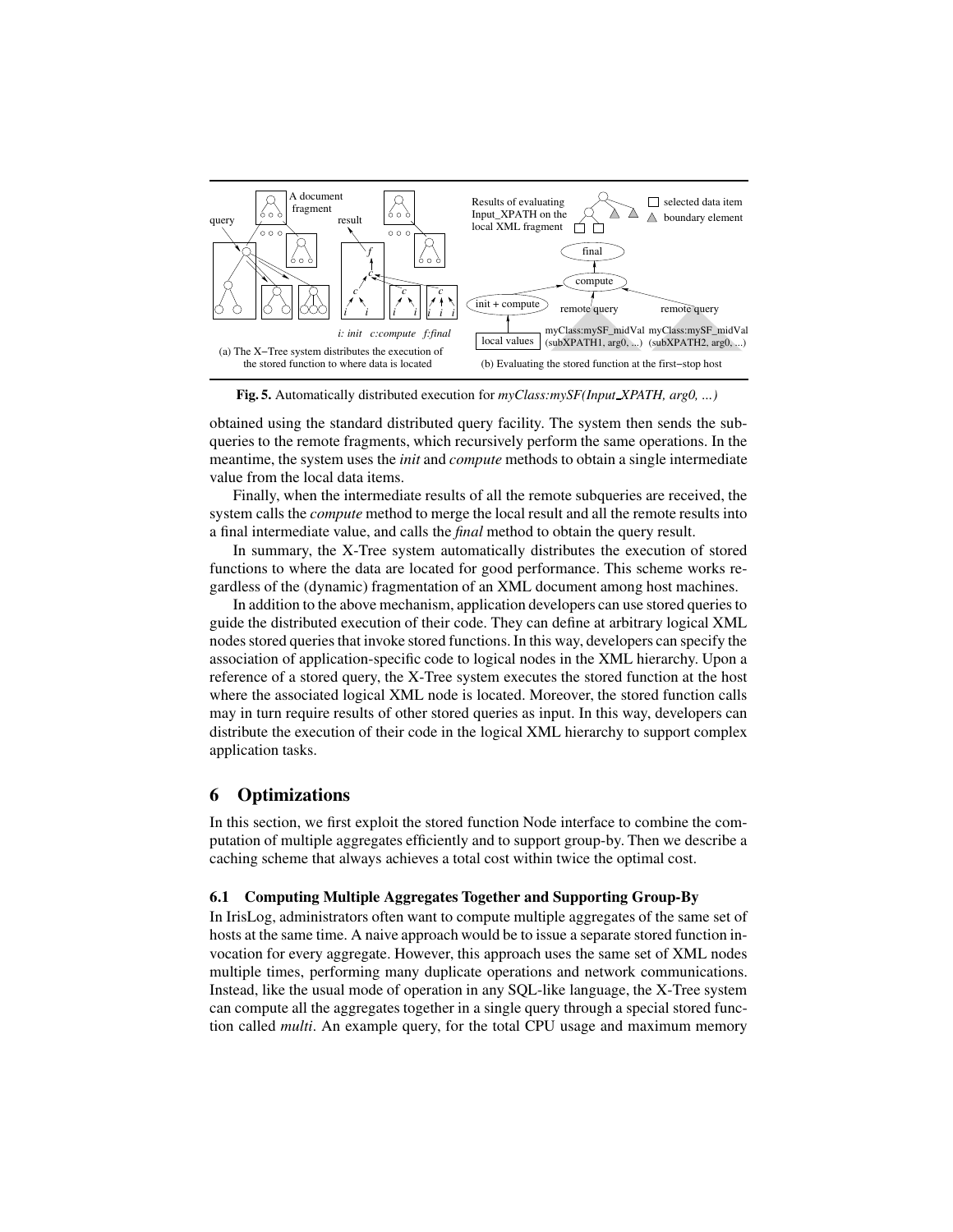| if (tolerance time has passed) {<br>Y = number of distributed executions<br>in the previous T time<br>if $(Y < K)$<br>distributed execution (d)<br>else centralized execution (c)<br>cache hit (h)<br>else | ddc<br>K queries                                        | h | ddc<br>K queries | hh | time<br>$\rightarrow$ T< $\rightarrow$<br>ddc<br>$>$ K queries |  |
|------------------------------------------------------------------------------------------------------------------------------------------------------------------------------------------------------------|---------------------------------------------------------|---|------------------|----|----------------------------------------------------------------|--|
| (a) Our algorithm assuming no future knowledge                                                                                                                                                             | (b) Example query patterns and choices of our algorithm |   |                  |    |                                                                |  |

**Fig. 6.** Optimization for caching

usage of all users across all hosts, is as follows:

myOpt:multi(//User, "sum", "cpuUsage", "max", "memUsage")

The *init*, *compute*, and *final* methods for *multi* are wrappers of the corresponding methods of the respective aggregate functions. A *multi*'s intermediate value contains the intermediate values for the respective aggregate functions. Note that *multi* can be used directly in any application to compute any set of aggregates.

Using similar techniques, we have also implemented an efficient group-by mechanism, which provides automatic decomposition and distribution for grouping as well as aggregate computations for each group. Please see [8] for details.

### **6.2 Caching for Stored Functions**

In IrisNet, XML elements selected by an Xpath query are cached at the first-stop host in hopes that subsequent queries can be answered directly from the cached data. Because stored queries may invoke the same stored function repeatedly within a short interval, the potential benefits of caching are large. To exploit these potential benefits, we slightly modify our previous scheme for executing stored functions. At the first-stop (or any subsequent) host, the system now has three strategies. The first strategy is the distributed execution scheme as before. Because IrisNet cannot exploit cached *intermediate* values, this strategy does not cache data. The second strategy is to execute the *Input XPATH* query, cache all the selected XML elements locally, and execute the stored function in a centralized manner by invoking all the methods locally. The third strategy is to utilize existing cached data if it is not stale, and perform centralized execution without sending subqueries, thus saving network and computation costs. Cached data becomes stale because of updates. In IrisNet, a user query may specify a tolerance time T to limit the staleness of cached data. Associated with a piece of cached data is its creation time and the piece is used to answer the query only if this time is within the last T time units.

Our system has to choose one of the strategies for an incoming query. For simplicity, we shall focus on improving network cost. Assume for a given stored function invocation, the centralized strategy costs  $K$  times as much as the distributed strategy, and the cost of a cache hit is 0. Moreover, we assume all queries have the same tolerance time T. This defines an optimization problem: find an algorithm for choosing the strategy to evaluate each incoming stored function so that the total cost is minimized.

To solve this optimization problem, we propose the algorithm in Figure  $6(a)$ . This algorithm does not require any future knowledge. It only requires the X-Tree system to keep per-query statistics so that the  $Y$  value can be determined. An example query pattern and the algorithm choices are shown in Figure 6(b). The algorithm performs distributed execution for the first K queries, then centralized execution for query  $K +$ 1, followed by a period of time T during which all queries are cache hits. Then the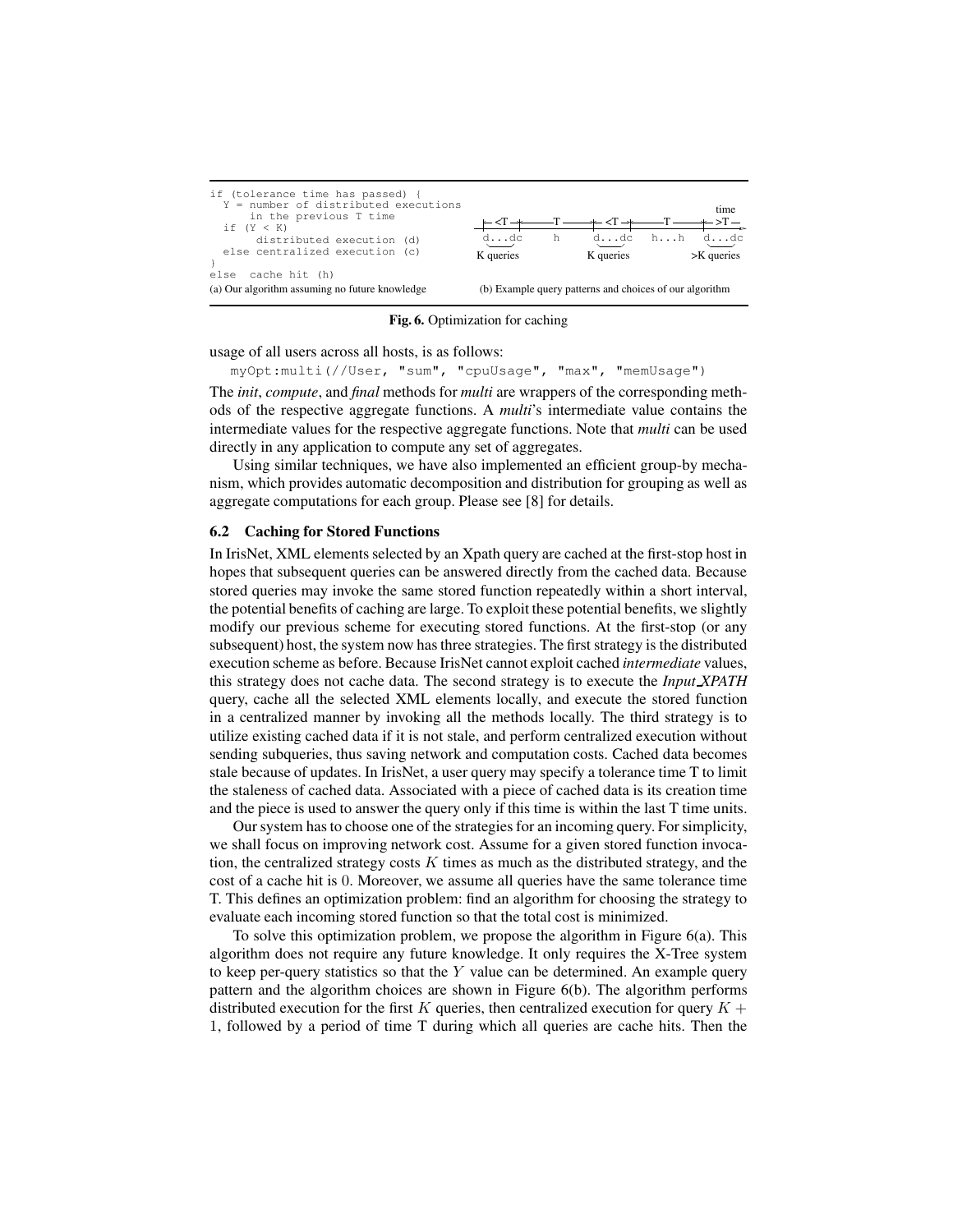cached data is too stale, so the pattern repeats. An interesting, subtle variant on this pattern is when  $> K$  consecutive queries use distributed execution (as shown in the rightmost part of the figure). This can arise because Y is calculated over a sliding time window. However, because the algorithm ensures that any  $K+1$  consecutive distributed executions occur sparsely in a longer period of time than T, it is indeed better not to cache during these periods. We prove the following theorem in the full paper [8].

**Theorem 1.** *The algorithm in Figure 6(a) guarantees that the total cost is within twice the optimal cost.*

# **7 Evaluation**

We have incorporated X-Tree Programming into IrisNet, and implemented the two applications discussed in Section 2. Although the Person Finder application is only a toy prototype, the Infrastructure Monitor application (IrisLog) has been deployed on 473 hosts in PlanetLab and has been publicly available (and in-use) since September 2003. The rich and diverse set of application-specific functions and states used by these applications (and others we studied [8]) supports the expressive power of X-Tree. The ease of programming using X-Tree is supported by the small amount of code for implementing these applications on our system: 439 lines of code for supporting Bloom filters in Person Finder and 84 lines of code for communicating with software sensors in IrisLog.

### **7.1 Controlled Experiments with Person Finder**

We perform controlled experiments using the Person Finder application. For simplicity in understanding our results, we disabled IrisNet's caching features in all our experiments. We set up an XML hierarchy with 4 campuses in a university, 20 buildings per campus, 5 floors per building, 20 rooms per floor, and on average 2 people per room. Every room element contains a name list attribute listing the names of the people in the room. We distribute the database across a homogeneous cluster of seven 2.66GHz Pentium 4 machines running Redhat Linux 8.0 connected by a 100Mbps local area network. The machines are organized into a three-level complete binary tree. The root machine owns the university element. Each of the two middle machines owns the campus and building elements for two campuses. Each of the four leaf machines owns the floor and room elements for a campus. In our experiments, we issue queries from a 550MHz Pentium III machine on our LAN and measure response times on this machine. Every result point reported is the average of 100 measurements.

**Stored Functions.** In order to quantify the improvements in response times arising from ourscheme for distributed execution of stored functions, we compute an aggregate function using two different approaches. The first approach uses the *init/compute/final* programming interface, so that the computation is automatically executed in a distributed fashion. The second approach extracts all the relevant input values from the database and performs a centralized execution<sup>4</sup>.

In order to show performance under various network conditions and application scenarios, we vary a number of parameters, including network bandwidth, input value size

<sup>4</sup> We actually implemented this approach using the alternative *local* method in our Java programming interface, which is equivalent to an implementation outside of the XML database system that runs on the root machine.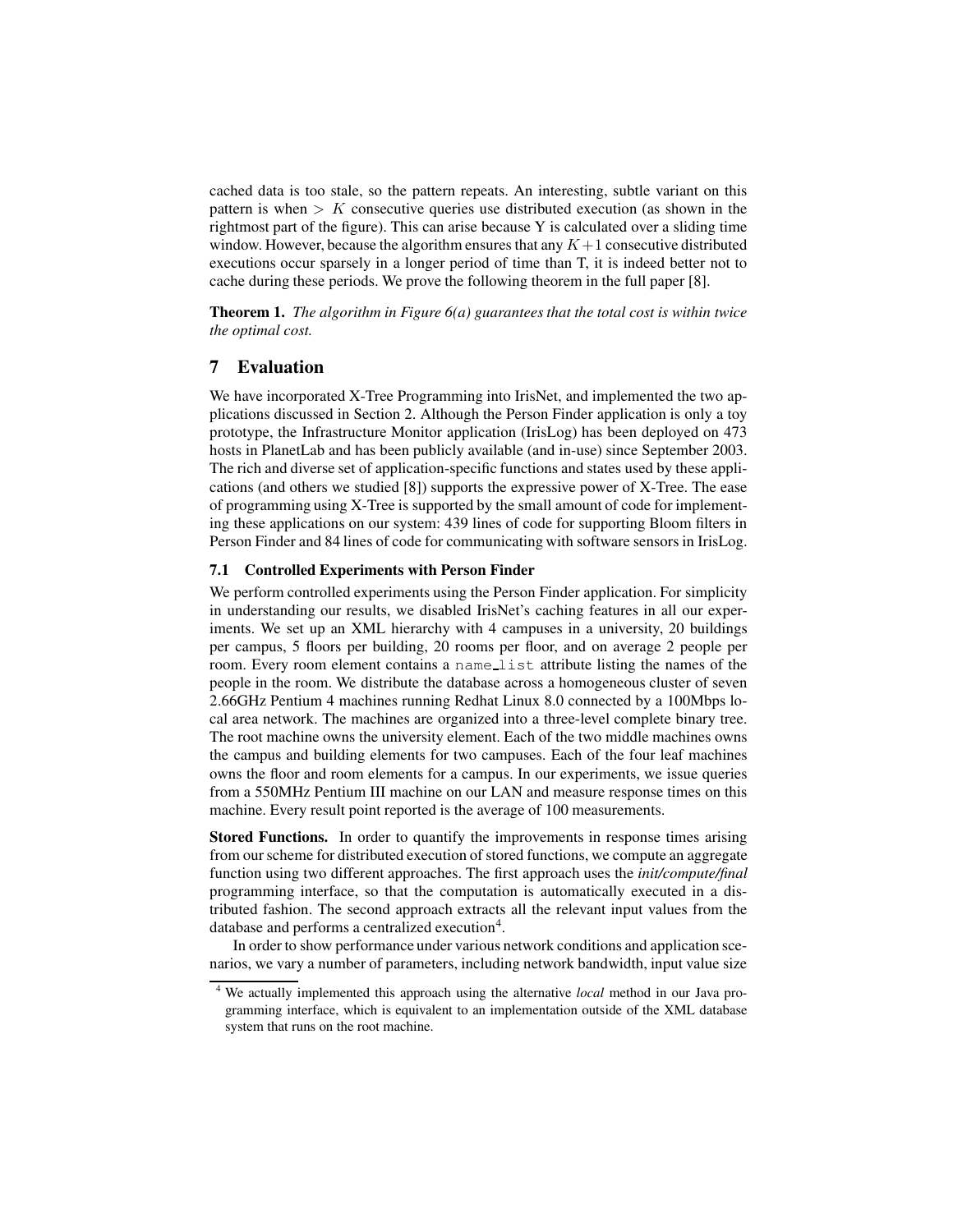

**Fig. 7.** Distributed vs. centralized execution

to the stored function, and computation time of the function. The aggregation function we use models the common behavior of numeric aggregates (such as sum and avg), i.e. combining multiple input values into a single output value of similar size. For these experiments, every room element in the database contains a dummy attribute and the aggregations use this attribute. In order to make the size of input values a meaningful parameter to change, we choose to compute bit-by-bit binary OR on all the dummy attributes in the database and update every dummy attribute with a string of a given size before each experiment.

Figure 7(a) reports the response time of the two approaches while varying the length of every input value from 1 byte to 10,000 bytes. Centralized execution requires all input values to be transferred, while distributed execution only transfers intermediate results. As the input value size increases, the communication cost of the centralized approach increases dramatically, incurring large response time increases beyond 1000B. In contrast, distributed execution only suffers from minor performance degradations.

Figure 7(b) varies network bandwidth for the 100B points in Figure 7(a) in order to capture a large range of possible network bandwidth conditions in real use. The true (nominal) network bandwidth is 100Mbps. To emulate a 10Mbps network, we change the IrisNet network communication code to send a packet 10 times so that the effective bandwidth seen by the application is 1/10 of the true bandwidth. Similarly we send a packet 100 and 1000 times to emulate 1Mbps and 100Kbps networks. Admittedly, this emulation may not be 100% accurate since the TCP and IP layers still see 100Mbps bandwidth for protocol packets. Nevertheless, we expect the experimental results to reflect similar trends. As shown in Figure 7(b), when network bandwidth decreases, the performance gap between distributed and centralized execution increases dramatically. When network bandwidth is 1Mbps or lower, which is quite likely in a wide area network, distributed execution achieves over 2.5X speedups over the centralized approach.

Figure 7(c) studies the performance for computation-intensive aggregation functions. To model such a function, we insert a time-consuming loop into our aggregation function so that this loop is executed once for every input value in both the distributed and the centralized approaches. Then we vary the total number of loop iterations so that the whole loop takes 0, 0.5ms, 1ms, 1.5ms and 2ms, respectively, which models increasingly computationally intensive aggregation functions. As shown in Figure 7(c), distributed execution achieves over 1.7X speedups when the computation time is at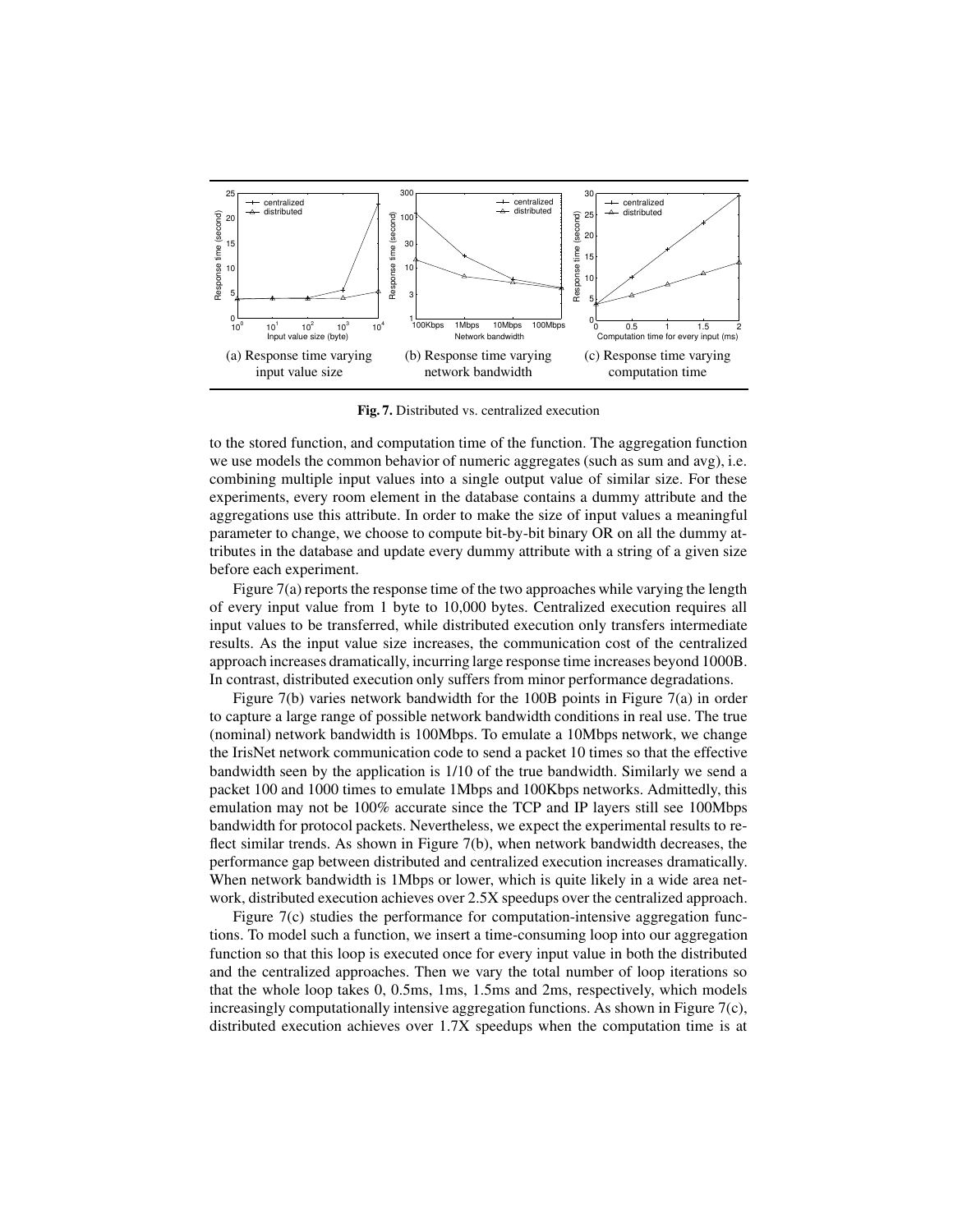

**Fig. 8.** Pruning vs. brute force **Fig. 9.** Calling multiple aggregates

least 0.5ms per input. This is because distributed execution exploits the concurrency in the distributed database and uses all seven machines, while the centralized approach performs all the computation on a single machine.

**Stored Queries.** To study the benefit of stored queries, we compare the performance of the brute force search approach and a pruning approach enabled by stored queries. For the latter, we use continuous stored queries to maintain Bloom filters at the building elements, and user queries check the Bloom filters using Xpath predicates. At a building element, (sub)queries that do not pass the Bloom filter check are pruned.

We use a 550MHz Pentium III machine for generating background update requests that model the movements of people. In the model, a person stays in a room for a period of time, which is uniformly distributed between 1 second and 30 minutes, then movesto another room. When making a move, the person will go to a room on the same floor, in the same building, in different buildings of the same campus, and in different campuses, with probabilities 0.5, 0.3, 0.1, and 0.1, respectively.

Figure 8 shows the performance comparison. We measure response times for queries that look for a person in the entire university, in a particular campus, or in a particular building. The mixed workload is composed of 20% university level queries, 30% campus level queries, and 50% building level queries. Because the scope (university, campus, or building) of a query is presumed to be an end user's good guess of the person's location, we set up the queries so that a query would succeed in finding a person within the given scope 80% of the time.

As shown in Figure 8, the Bloom filter approach achieves dramatically better performance than the brute force approach for queries involving campus or university level elements, demonstrating the importance of stored queries. The building level results are quite close because pruning is less effective in a smaller scope and additional stored procedure overhead almost offsets the limited benefit of pruning.

### **7.2 Real World Experiments with IrisLog**

Our workload consists of queries with four different scopes. The *global* queries ask for information about all the PlanetLab hosts (total  $473$  hosts).<sup>5</sup> The *country* queries ask

<sup>5</sup> Although IrisLog is deployed on 473 PlanetLab hosts, only 373 of them were up during our experiments. The query latency reported here includes the timeout period IrisLog experiences while contacting currently down hosts.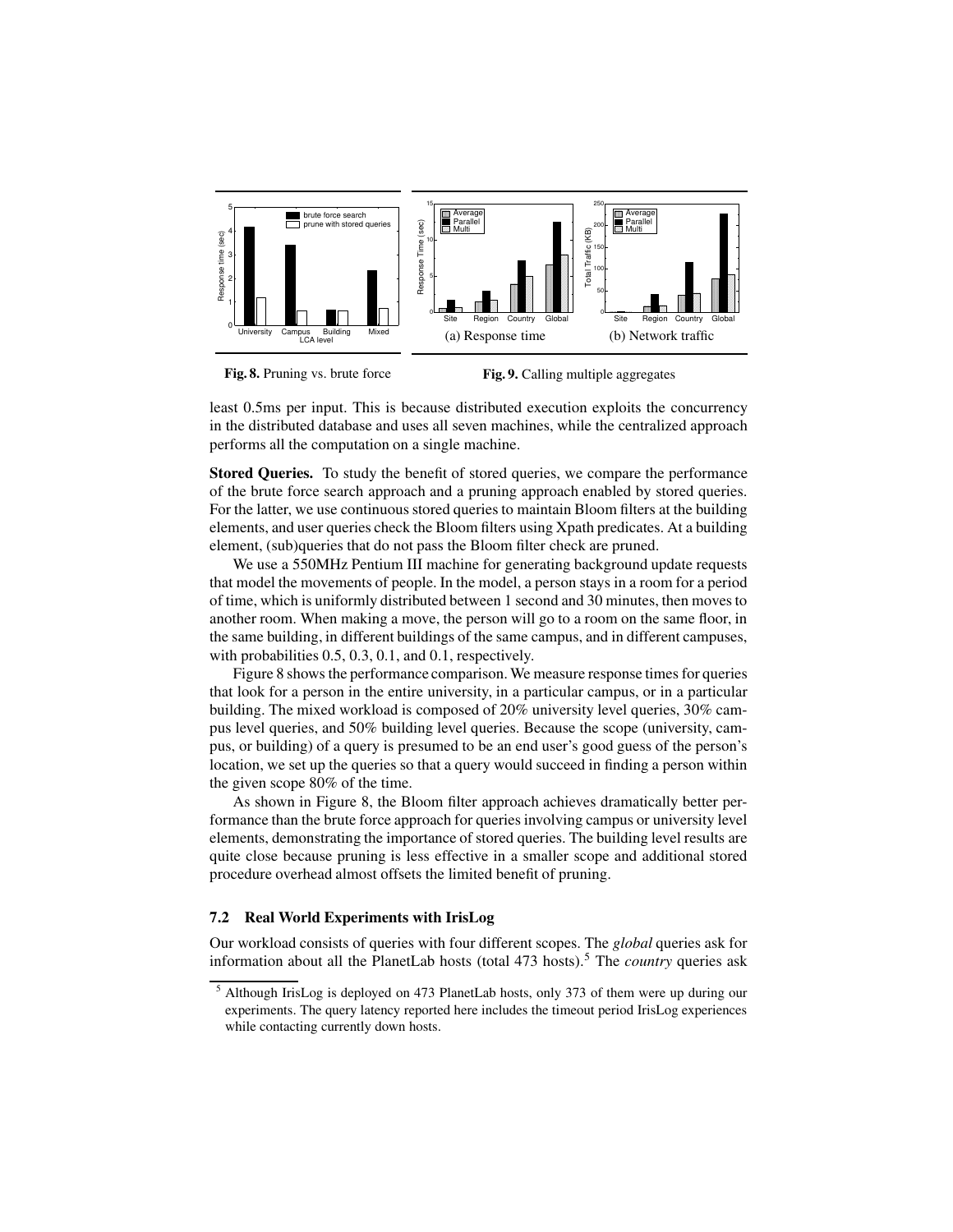about the hosts (total 290 hosts) within the USA. The *region* queries randomly pick one of the three USA regions, and refer to all the hosts (around 95 hosts per region) in that region. Finally, the *site* queries ask information about the hosts (around 4 hosts per site) within a randomly chosen USA site.

PlanetLab is a shared infrastructure; therefore all the experiments we report here were run together with other experiments sharing the infrastructure. We do not have any control over the types of machines, network connections, and loads of the hosts. Thus our experiments experienced all of the behaviors of the real Internet where the only thing predictable is unpredictability (latency, bandwidth, paths taken). To cope with this unpredictability, we ran each experiment once every hour of a day, and for each run we issued the same query 20 times. The response times reported here are the averages over all these measurements. We also report the aggregate network traffic which is the total traffic created by the queries, subqueries and the corresponding responses between all the hosts involved.

**Calling Multiple Aggregates Using Multi.** Figure 9 shows the performance of computing a simple aggregate (average), computing four different aggregates(average,sum, max, and min) using four parallel queries, and computing the same four aggregates using a single Multi query. For parallel queries, all the queries were issued at the same time, and we report the longest query response time.

From the figure, we see that the average query response time is small considering the number and the geographic distribution of the PlanetLab hosts. There exists a distributed tool based on Sophia [29] that can collect information about all PlanetLab hosts. Sophia takes minutes to query all the PlanetLab nodes [9]. In contrast, IrisLog executes the same query in less than 10 seconds.

Moreover, both the response time and the network overhead of the Multi operation are very close to those of a simple aggregation and are dramatically better than the parallel query approach. The Multi operation avoids the overhead of sending multiple (sub)queries, as well as the packet header and other common metadata in responses. It also avoids redundant selection of the same set of elements from the database.

We also studied the benefits on IrisLog of using our efficient group-by scheme. For a group-by query over all the nodes, our scheme achieves a 25% speedup in response time and an 81% savings in network bandwidth compared to the naive approach of extracting all the relevant data and computing group-by results in a centralized way [8].

# **8 Related Work**

**Sensor Network Programming.** A number of programming models have been proposed for resource-constrained wireless sensor networks, including database-centric, functional, and economic models. The database-centric programming models (e.g., Tiny-DB [18, 19], Cougar [6, 32]) provide an SQL-style declarative interface. Like X-Tree, they require decomposing the target function into init/compute/final operators for efficient distributed execution. However, the resource constraints of the target domain have forced these models to emphasize simplicity and energy-efficiency. In contrast, X-Tree is a more heavy-weight approach, targeted at resource-rich Internet-connected sensing devices, where nodes have IP addresses, reliable communication, plenty of memory, etc.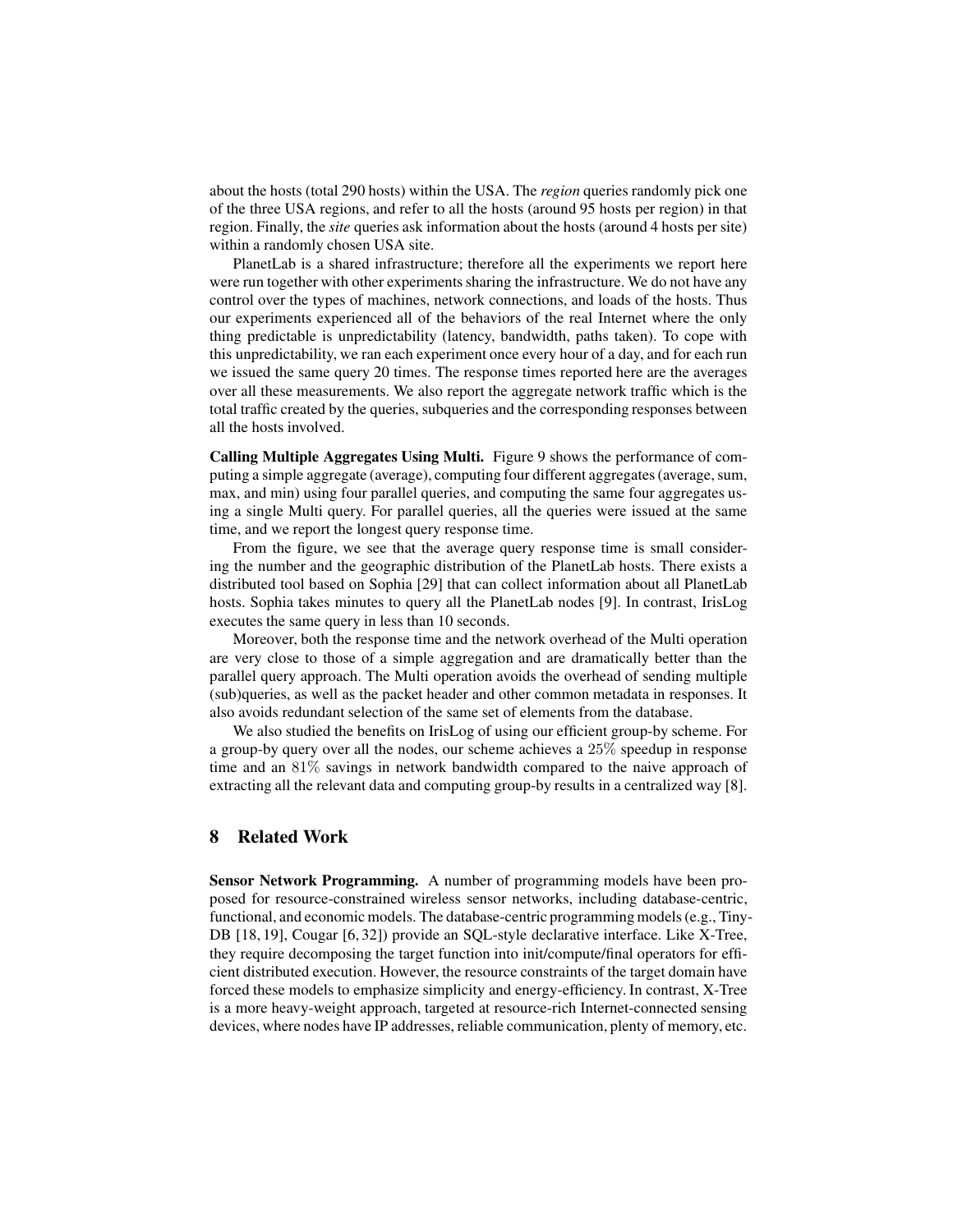The resource-rich target environment allows X-Tree, unlike the above systems, to sandbox query processing inside the Java virtual machine and to transparently propagate and dynamically load new aggregation operator code for query processing. Moreover, its XML data model allows posing queries in the context of a logical aggregation hierarchy. The functional programming models (e.g., programming with abstract regions [22, 30]) support useful primitives that arise in the context of wireless sensor network communication and deployment models. For example, the *abstract region* primitive captures the details of low-level radio communication and addressing. However, the requirements of wide-area sensing are different—generality is more important than providing efficient wireless communication primitives. Moreover, it is more natural to address wide-area sensors through logical hierarchy rather than physical regions. X-Tree aims to achieve these requirements. Proposals for programming sensor networks with economic models (e.g., market-based micro-programming's pricing [21]) are orthogonal to X-Tree. We believe that X-Tree can be used with such economic models, especially within a shared infrastructure (e.g., IrisNet [2, 13]) where multiple competing services can run concurrently.

**Distributed Databases.** Existing distributed XML query processing techniques [11, 26] support only standard XML queries. In contrast, X-Tree's query processing component supports user-defined operations. X-Tree leverages the accessor function approach for decomposing numeric aggregation functions [4, 18], and supports a novel scheme to automatically distribute the execution of stored functions. X-Tree's stored query construct has a similar spirit as the proposal for relational database fields to contain a collection of query commands [25]. The original proposal aims to support clean definitions of objects with unpredictable composition in a centralized environment. Because the logical XML hierarchy usually corresponds to real-life structures (such as geographical boundaries), X-Tree is able to support meaningful application-specific states computed from subsets of sensor readings. Moreover, stored queries can be seamlessly integrated into queries, and at the same time they can invoke application-specific code. This enables developers to compose arbitrary bottom-up computations, and to guide the distribution of application codes without knowing the physical layout of data.

**Distributed Hierarchical Monitoring Systems.** Astrolabe [28] allows users to use the SQL language to query dynamically changing attributes of a hierarchically-organized collection of machines. Moreover, user-defined aggregates can be installed on the fly. However, unlike X-Tree, it targets applications where the total aggregate information maintained by a single node is relatively small ( $\approx$  1 KB), and the aggregates must be written as SQL programs. Hi-Fi [12] translates a large number of raw data streams into useful aggregate information through a number of processing stages, defined in terms of SQL queries running on different levels of an explicitly-defined machine hierarchy. These processing stages can be installed on the fly. Both these systems target applications where aggregate data is continuously pushed toward the end users. Along with such *push-queries*, X-Tree targets *pull-queries* where relevant data is transferred over the network only when a query is posed. SDIMS [31] achieves a similar goal as Astrolabe by using a custom query language over aggregation trees built on top of a DHT. Moreover, it provides very flexible push vs. pull mechanisms. User-defined functions are more limited than with X-Tree, e.g., there does not appear to be an efficient means to perform bottom-up composition of distinct user-defined tasks. Finally, X-Tree dif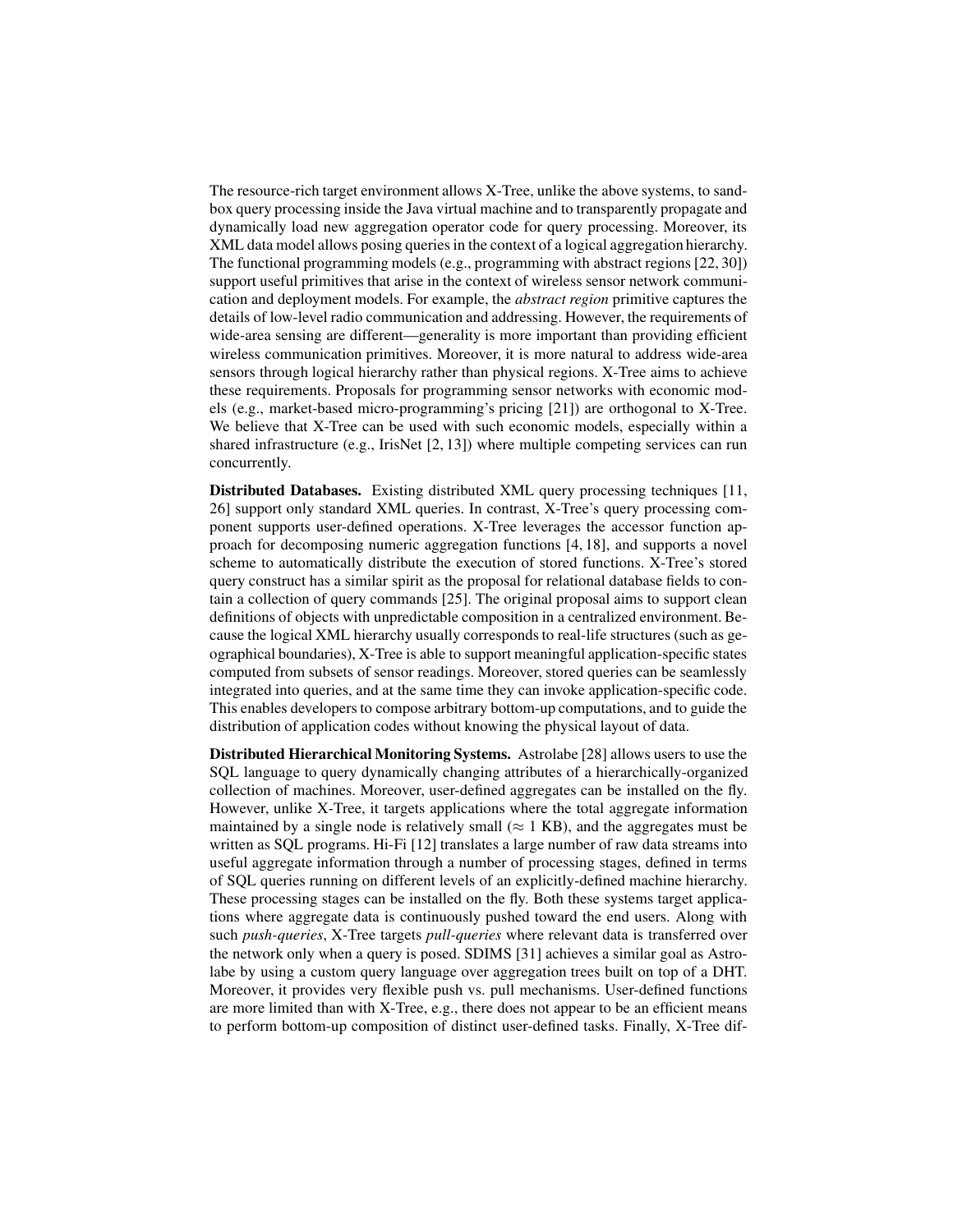fers from all three systems by using the XML data model and supporting a standard XML query language; thus it supports using a *logical* hierarchy that can be embedded on an arbitrary topology and a query language that incorporates the semantics of that hierarchy.

**Parallel Programming.** A number of programming models have been proposed to automatically parallelize computation within restricted target domains. For example, an associative function can be computed over all prefixes on an  $n$  element array in  $O(\log(n))$  time on  $n/\log(n)$  processors using parallel prefix computations [5, 17]. In the context of LANs, the MapReduce model [10], like X-Tree, requires programmers to decompose the high level task into smaller functions. The MapReduce implementation then efficiently and robustly parallelizes the execution of those functions into thousands of machines in a single cluster. X-Tree can be considered as a simplification and distillation of some of these models based on our requirements. In particular, X-Tree provides efficient in-network aggregation (through the *compute* function, which MapReduce lacks), supports a standard query processing language, provides location transparency, and is targeted toward wide-area networks.

# **9 Conclusion**

In this paper, we present *X-Tree Programming*, a novel database-centric approach to easily programming a large collection of Internet-connected sensing devices. Our solution augments the valuable declarative interface of traditional database-centric approaches with the ability to seamlessly incorporate user-provided code for accessing, filtering, and processing sensor data, all within the context of the hierachical XML database model. We demonstrate the effectiveness of our solution through both controlled experiments and real-world applications, including an infrastructure monitor application on a 473 machine worldwide deployment. Using X-Tree Programming, a rich collection of application-specific tasks were implemented quickly and execute efficiently, simultaneously achieving the goals of expressibility, ease of programming, and efficient distributed execution. We believe that X-Tree Programming will enable and stimulate a large number of wide-area sensing services.

### **References**

- 1. IrisLog: A Structured, Distributed Syslog. http://www.intel-iris.net/irislog.
- 2. IrisNet (Internet-scale Resource-Intensive Sensor Network Service). http://www.inteliris.net/.
- 3. PlanetLab. http://www.planet-lab.org/.
- 4. F. Bancilhon, T. Briggs, S. Khoshafian, and P. Valduriez. FAD, a powerful and simple database language. In *Proc. VLDB 1987*.
- 5. G. E. Blelloch. Scans as primitive parallel operations. *ACM Transaction on Computers*, C-38(11), 1989.
- 6. P. Bonnet, J. E. Gehrke, and P. Seshadri. Towards sensor database systems. In *Proc. IEEE Mobile Data Management*, 2001.
- 7. J. Chen, D. J. DeWitt, F. Tian, and Y. Wang. NiagaraCQ: A scalable continuous query system for Internet databases. In *Proc. SIGMOD 2000*.